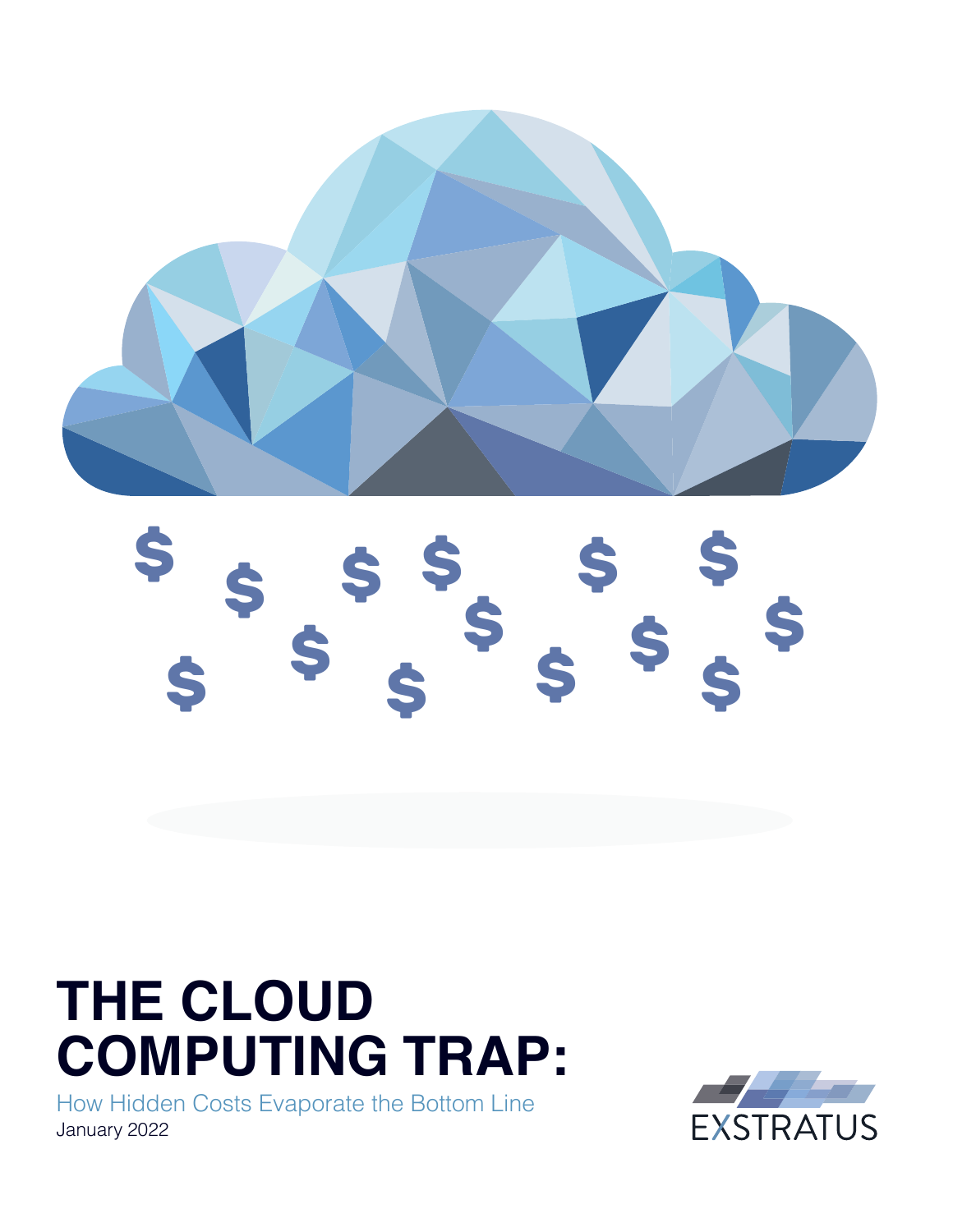

# TABLE OF CONTENTS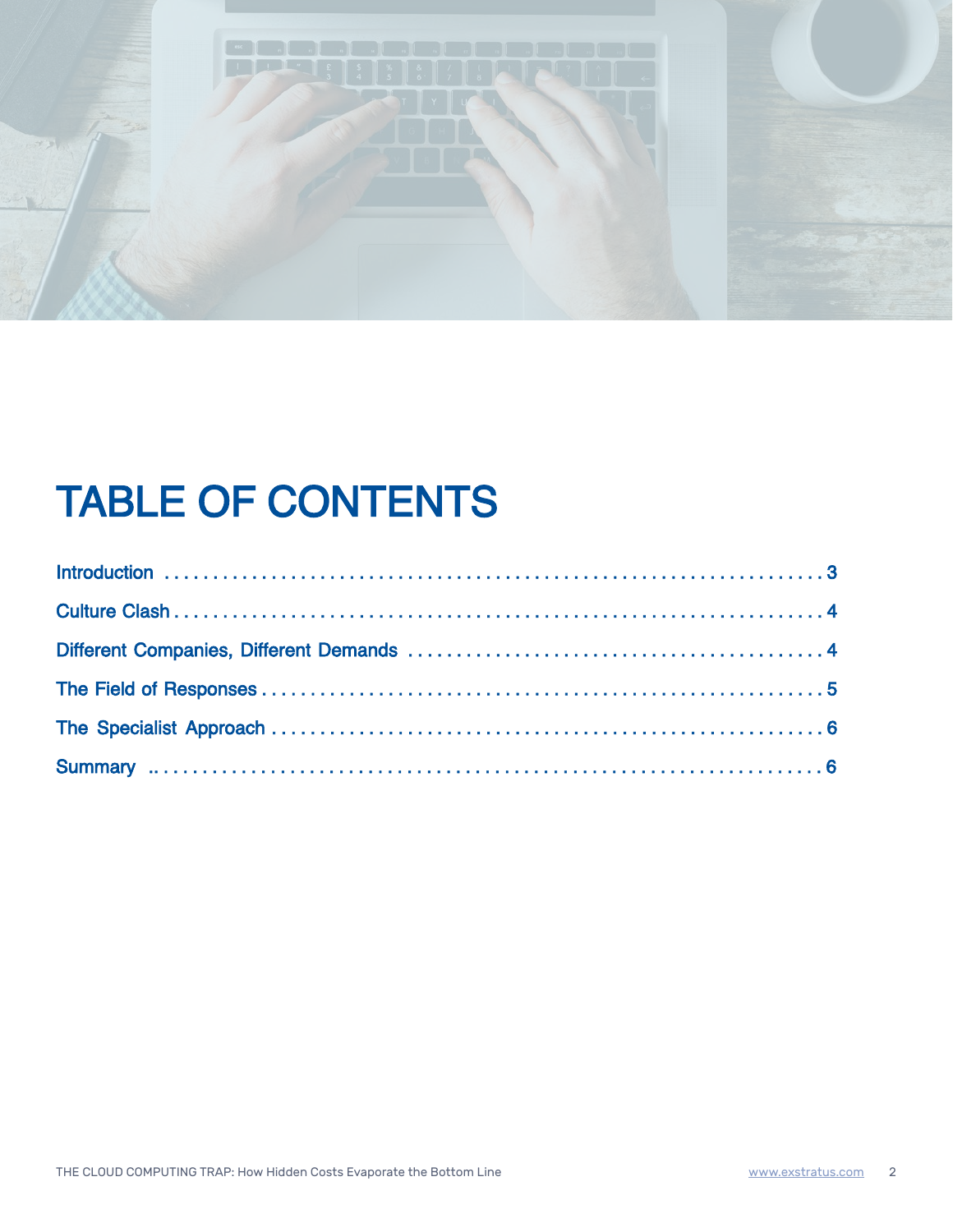# HIGHLIGHTS

- Industry estimates suggest more than a third of cloud computing expenditures go to waste.
- Finance managers are struggling to deal with increasing and unpredictable Amazon Web Services (AWS) costs.
- The waste stems from the divide between engineering and finance engineers see AWS instances as easy and cheap to add, while financial controllers see the cumulative negative effect on the P&L.
- Absent a culture of cost consciousness, the volume of losses will compound over time.
- The most effective partners bridge the gap between finance and development teams to provide both immediate and long-term cost reduction strategies.
- Using an AWS cost reduction specialist, Civitas Learning saved \$1.5 million in AWS costs in one year.

## Introduction

Each year, companies worldwide waste millions of dollars on inefficient use of Amazon Web Services (AWS) – as much as 35 percent of total cloud spend.<sup>1</sup> It's not hard to imagine how this happens. A front-line engineer needs a virtual machine (VM) for a project and, figuring that it only costs a few cents an hour, makes sure he has extra power in case he needs it. Worse, he forgot to shut down the previous VM he was using, which continues to accrue costs. These seemingly minor expenses add up quickly over time, and they become a major problem when multiplied by all the engineers and projects for an entire department. It should come as no surprise when a finance leader scans the P&L and stops cold at the AWS line item; it jumped 25 percent in a month, and now it's heading even higher.

Each engineer's decision is based on noble intentions: they want to deliver great products and services. And while finance leaders recognize that transitioning IT infrastructure to the public cloud can save costs and convert cap-ex to op-ex, these rollouts come with significant challenges — and, if not proactively managed, significant expenses. IT teams must focus on cloud security and learn new skills on the fly, all within a rapidly changing infrastructure, leaving little time to oversee a cost driver that finance teams know little about.

Despite the challenges, these transitions to the cloud aren't going to stop. Industry analyst firm IDC projects worldwide spending on public cloud services and infrastructure will reach \$400.0 billion in 2025. Over IDC's 2021-2025 forecast period, overall public cloud spending will experience a 28.8 percent compound annual growth rate – nearly seven times the rate of overall IT spending growth.<sup>2</sup>

When business leaders are asked about those technologies, it's easy to see why IDC's analysts have such a bullish outlook for the market. Some 58 percent of the CFOs who participated in a

2019 EY survey said they need to "build their understanding of digital (cloud and SaaS), smart technologies and sophisticated data analytics". This is still the case today and that wasn't just high-tech or tech-savvy companies; nearly two-thirds of responding CFOs from automotive, transportation and industrialproducts companies said the same.<sup>3</sup>

With 45 percent share, AWS dominates the Infrastructure-as-a-Service market, one of the fastest growing cloud segments. But despite its established presence in the market — and despite all the AWS tools and services provided by Amazon and third parties alike — companies continue to have little understanding of what their AWS dollar buys. Development teams are not tasked with monitoring instances that go underutilized. There's little incentive to streamline those resources, and even less awareness of outside services that can help manage AWS efforts.

A fundamental disconnect between engineering and finance underlies these problems. Usage can cost mere pennies per hour, so engineers typically have authority to launch an instance without formal financial approval. And when they do reach that threshold — for example, when an e-commerce company expects an influx of traffic on the site during a peak shopping season — the tendency to overestimate what's needed to keep the site stable overrides any concern about wasted server capacity.

*Each year, companies worldwide waste millions of dollars on inefficient use of Amazon Web Services (AWS) – as much as 35 percent of total cloud spend.1*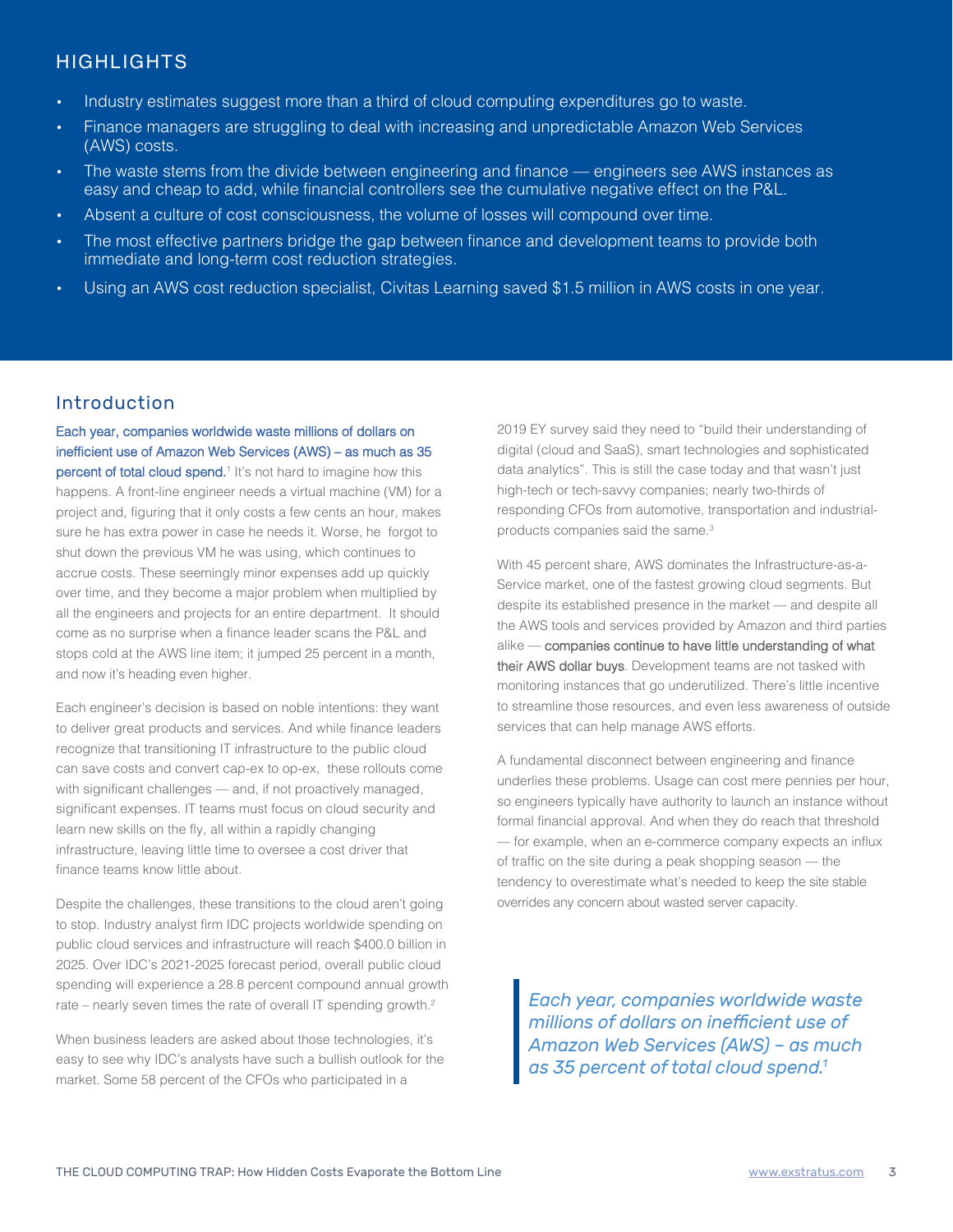# Culture Clash

Finance and IT teams typically approach their work from different mindsets, each side driven by a divergent set of incentives. Engineers' rewards derive from performance, and they're motivated by a chance to work on big problems — to make an impact on users' lives and the world at large. To most of them, the work of cost reduction is uninspiring. Meanwhile, finance teams know that the grandest of projects won't make

a difference if the work isn't financially sustainable. These are not mutually exclusive goals, yet too often the focus on each leaves blind spots in between — spaces that begin to accumulate waste.

When the two sides come together to strike a balance between cost and service delivery, alignment is seldom reached. Engineers point to the system's features and performance, while cost managers look at the elegant black box and wonder why it requires so many resources. To optimize AWS usage, businesses need a way to marry technical expertise with financial acumen.

### Different companies, different demands

This basic scenario plays out across a wide spectrum of businesses, but how it evolves depends on a firm's digital history. Most younger firms and startups that are "raised in the cloud" build AWS into their development operations from Day One. For these businesses, the problem of spiraling AWS costs tends to emerge when they hit a growth spurt. It might come after a Series B or C round, which they use to launch an expansion. They now have the cash to expand their infrastructure, but they also have a board asking about cost controls. They want to grow their engineering teams quickly, but the processes that preserve efficiency and reduce waste have yet to develop.

Legacy companies with existing digital footprints run into different problems. They're in the midst of transitioning their

owned infrastructure into a public or hybrid cloud. Rather than leaking money to poor resource management, they accrue significant waste by virtue of shifting to new platforms. Their IT ecosystem is optimized for a data center model, not an hourly fee model, and the expertise required to efficiently manage that change isn't in-house yet.

Finally, there are legacy companies creating new cloud-based experiences for their customers— for example, an athletic wear company adding an e-commerce site, a new fitness app and a social media community. They often build those capabilities through acquisitions, and each acquired company might have its own preexisting AWS or other cloud platform. The acquirer is faced with the need to merge those platforms and eliminate redundancies while maintaining a rapid development pace.

No matter which of these scenarios a company finds itself in, it's not hard to see how easily costs can slip out of control — and how important it is to rein them back in.

# The Field of Responses

The range of pain points generated by the spread of cloud computing has spawned a similar range of solutions, some more effective than others. For AWS, the list of service providers starts with Amazon itself. However, the suite of AWS-supplied optimization services is somewhat ancillary to its broader services provisions. A company that pays \$500,000 for an

Engineering and finance goals aren't mutually exclusive, but "too often the focus on each leaves blind spots in between – spaces that begin to accumulate waste."

#### CHALLENGES BY BUSINESS TYPE

#### RAISED IN THE CLOUD

Established startups see AWS costs rise during growth spurts, while boards demand greater financial controls.

#### **LEGACY**

Engineering teams retain a data center mindset even as they shift resources to the cloud.

#### MERGERS & ACQUISITIONS

As companies acquire tech resources to fuel growth, they add redundant or unnecessary AWS usage.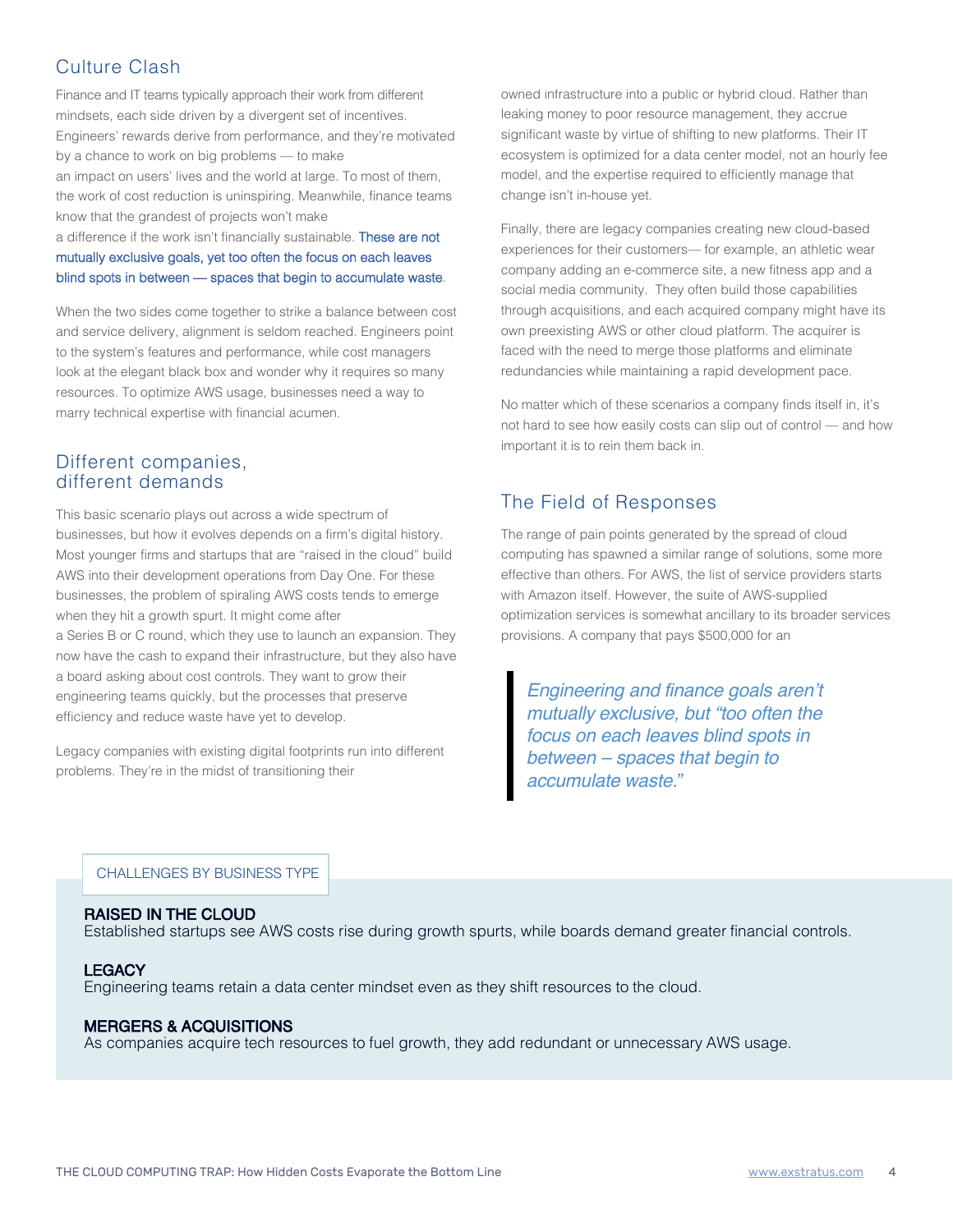enterprise support package might also receive cost optimization services that are, in reality, strategic recommendations rather than hands-on executional support. After all, AWS focuses primarily on feature development in its web services offerings, not cost optimization for its customers. It can't invest the significant hands-on time required to drive real change throughout an infrastructure and team.

An existing set of companies, including Cloudability, CloudHealth, CloudCheckr and Cloudyn offer automated solutions. These Software-as-a-Service (SaaS) programs connect to an AWS account and report on performance — for instance when a server's CPUs are underutilized and can be downsized. While this information can be useful, the tools offer little more than reporting; it still requires an engineering team's significant time to manage the tool, derive insights, and execute a plan In other words, these tools offer some amount of cost visibility, not cost reduction, and it's easy for the team to forget about the tool when more important issues arise nearly every day.

Finally, managed-service providers offer richer consultations, but most of these firms serve as generic cloud consultants. The ones that narrow their focus to AWS deliver a generalist's array of services, everything from cloud migrations to security testing. Few work solely on AWS cost optimization, taking the deep-dive, hands-on approach needed to unearth hidden opportunities for significant cost reduction.

# The Specialist Approach

Only managed-service providers who focus specifically on AWS cost optimization can deploy the depth of expertise necessary to not only evaluate a company's complex AWS usage, but also provide cost-performance insight

...companies continue to have little understanding of what their AWS dollar buys. "

#### RANGE OF SOLUTIONS

#### AWS SUPPORT SERVICES

Amazon not incented to optimize away inbound revenue.

#### AUTOMATED SOLUTIONS

More like tools, these can help identify costs but rarely reduce them over the long term.

#### GENERIC SERVICE PROVIDERS

Provide breadth over depth and lack cost optimization expertise.

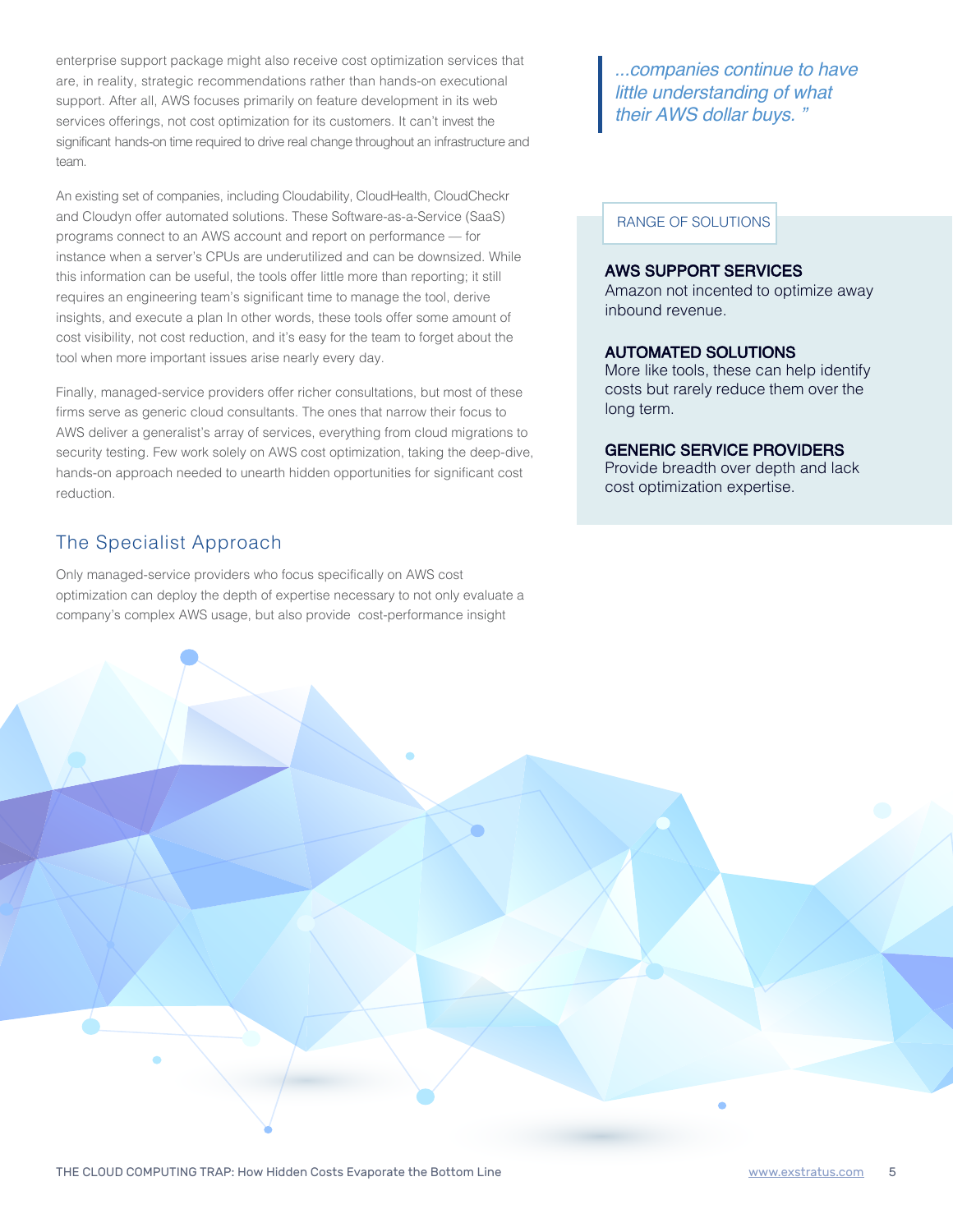and take immediate action to eliminate wasteful usage. This specialist approach can save customers as much 35 percent on their AWS bill within 30 days, and it provides a foundation on which to establish a tailored, long-term strategy for maintaining financial discipline without constraining the creativity and ambition of engineering teams. A set-and-forget approach might plug one leak, but it won't yield additional cost savings absent an equal emphasis on broader change management.

Civitas Learning realized the advantages of the specialist approach when it sought to bring its AWS costs under control. The Austin, Texas, company, which develops software used by highereducation institutions to analyze student data, saw its AWS spend rising from one month to the next, often sharply and unpredictably. It set out to gain better insight into what was driving those increases. It tried both Amazon's and a third-party's support services and management tools, but found little success with either one. The company briefly considered hiring an in-house developer to tackle the problem, but realized that the cost of hiring an experienced AWS engineer was hard to justify. Ultimately it turned to Exstratus, an AWS managed-services specialist that focuses on cost optimization.

Ultimately it turned to Exstratus, an AWS managed-services specialist that focuses on cost optimization. Using its combination of financial and technical expertise, Exstratus brought together engineers and managers to identify the various factors that drove Civitas' AWS spending. After identifying both the useful and the wasteful cost drivers, the company's teams immediately started addressing the inefficiencies. Within one month, the monthly bill had been cut by 10%. And within a year, Civitas had saved more than \$1.5 million in AWS costs.

Further, Exstratus helped Civitas instill an effective costmanagement culture across departments. Engineers gained insight into and accountability for infrastructure costs without sacrificing the flexibility and ease of use that makes AWS such a powerful tool for the business.

CIVITAS MONTHLY AWS COSTS PER CUSTOMER



Exstratus' cost savings specialization helped Civitas reduce AWS cost-per-customer by 40%, dramatically improving profits from operations.

#### Summary

While spending on cloud computing, including Amazon Web Services, will continue to soar, companies don't need to resign themselves to spiraling costs. By combining deep financial and technical expertise with AWS cost optimization strategies, businesses can bring spending under control while freeing resources for revenue generating activities.

To learn more or request a free consultation, please visit www.exstratus.com or call 888-500-9553.

## [Civitas saved about](http://www.exstratus.com/case-study-civitas-learning)  \$1.5 MILLION in AWS costs.



[LEARN MORE](http://www.exstratus.com/case-study-civitas-learning) >

Few executives who oversee finances have the technical expertise needed to challenge an IT staff's explanation of costs and dig beyond vague answers. This is partly because they don't know the right questions to ask. Here are basic questions you can ask:

- 1. How much does each of your engineers spend on testing and development infrastructure?
- 2. What's our cost per customer-month or visitor-month? Our cost per launched product per month?
- 3. What's our overall server utilization rate?